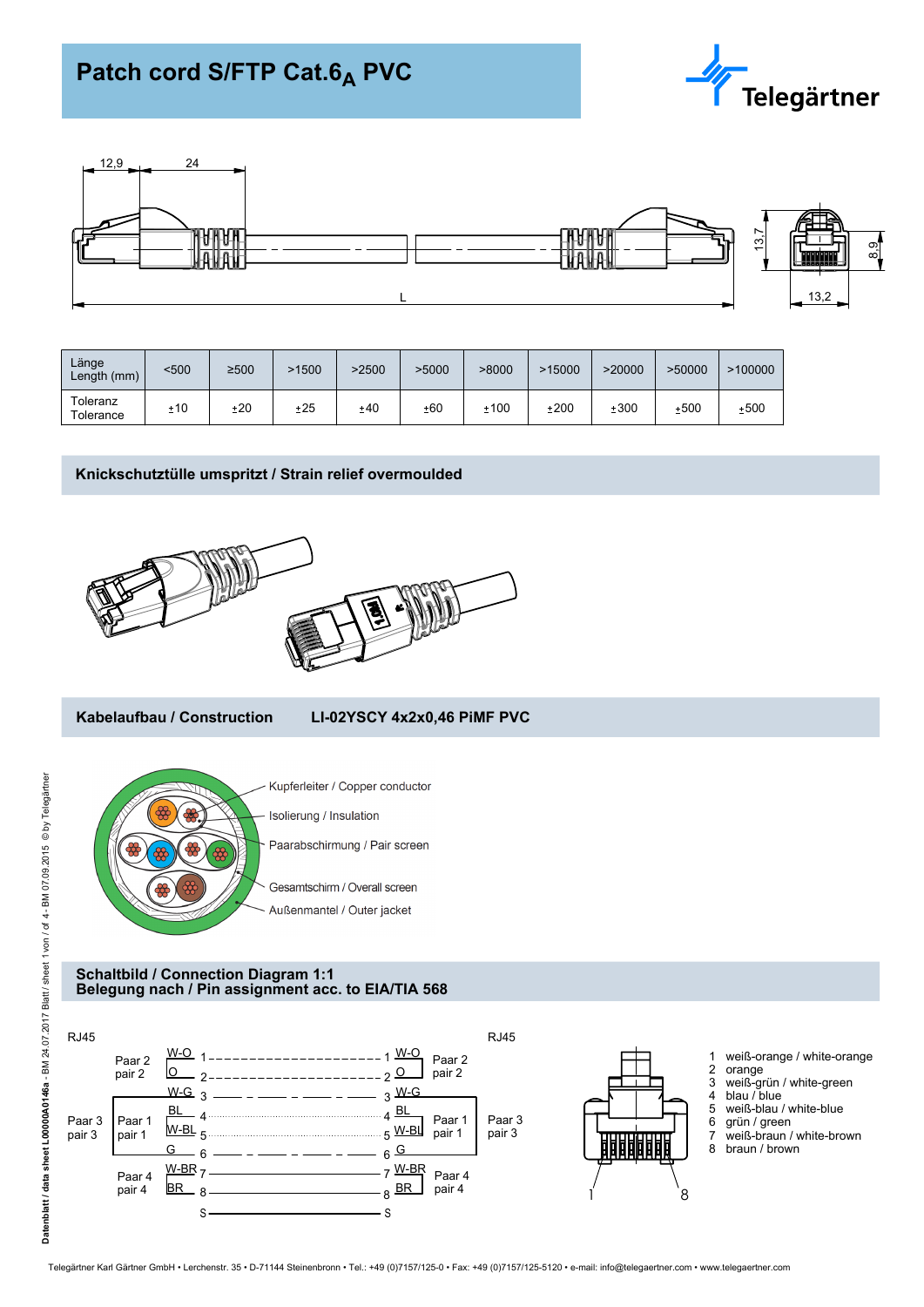## Patch cord S/FTP Cat.6<sub>A</sub> PVC



#### **Verpackung / Packing**

1 Stück im PE-Beutel mit Etikett. Umverpackung für Kabel ≤ 7,5 m: Karton 385 mm x 285 mm x 192 mm (Außenmaße). Umverpackung für Kabel > 7,5 m: Karton 380 mm x 275 mm x 295 mm (Außenmaße). Umverpackungsmenge differiert je nach Kabellänge.

1 piece in PE bag with label. Outer packing for cables  $\leq 7.5$  m: carton 385 mm x 285 mm x 192 mm (outside dimensions). Outer packing for cables > 7,5 m: carton 380 mm x 275 mm x 295 mm (outside dimensions). Outer packing unit differs according to cable length.

### **TG-Nummer und EAN-Nummer / TG P/N and EAN number**

| (mm)  | grün<br>green<br>RAL 6018    | Verpackungseinheit<br>pro Karton<br>packing unit per box<br><b>Stück / Pieces</b> |
|-------|------------------------------|-----------------------------------------------------------------------------------|
| 1000  | L00000A0146<br>4018359317584 | 80                                                                                |
| 2000  | L00001A0136<br>4018359317645 | 55                                                                                |
| 3000  | L00002A0153<br>4018359317706 | 40                                                                                |
| 5000  | L00003A0095<br>4018359317768 | 25                                                                                |
| 7500  | L00004A0081<br>4018359324940 | 18                                                                                |
| 10000 | L00005A0055<br>4018359325060 | 20                                                                                |
| 15000 | L00006A0096<br>4018359325183 | 15                                                                                |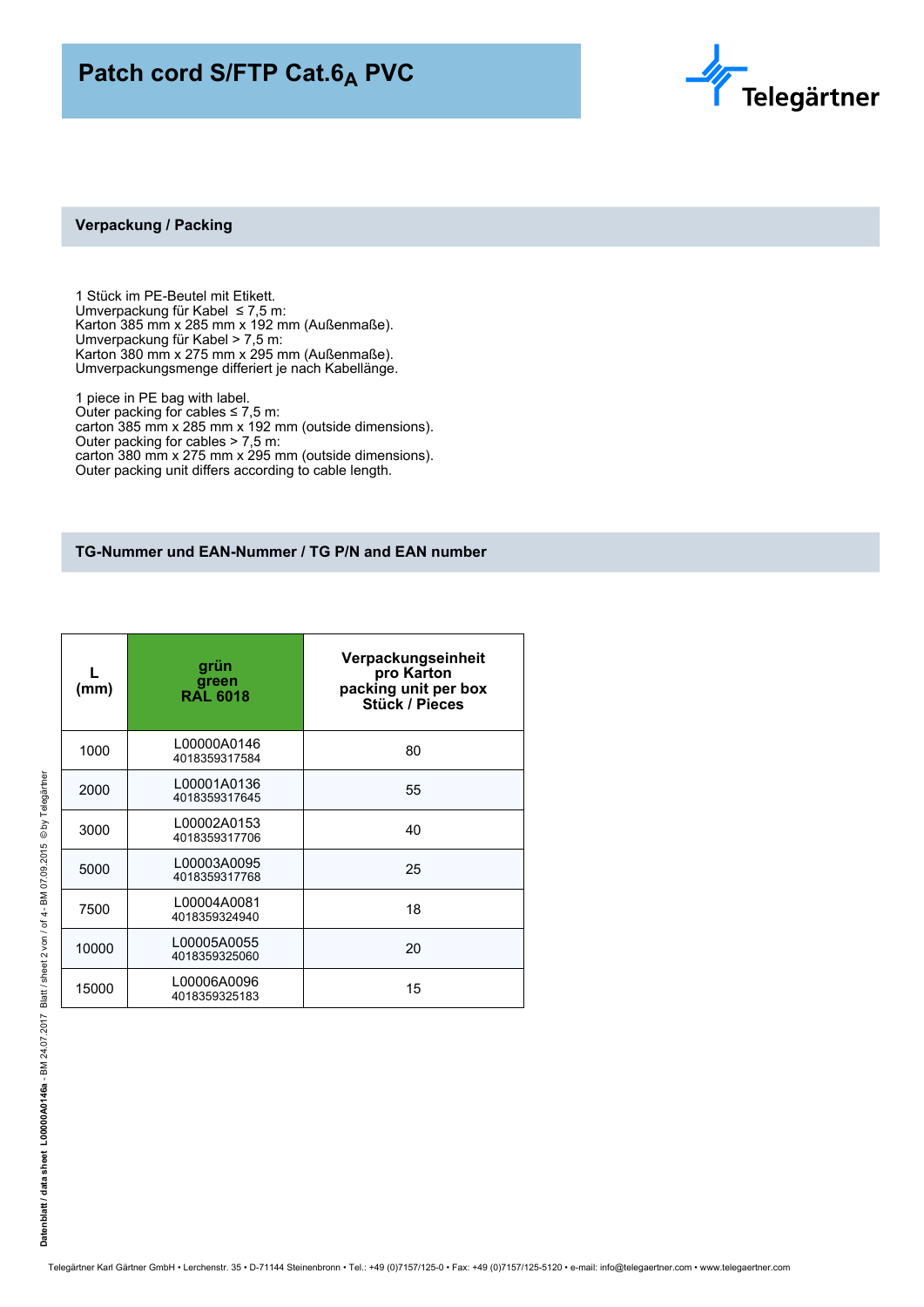

| <b>Technische Daten / Technical Data</b> |                                                                                                                                               |                                   |  |  |  |
|------------------------------------------|-----------------------------------------------------------------------------------------------------------------------------------------------|-----------------------------------|--|--|--|
| Steckverbinder-Norm                      | IEC 60603-7-51                                                                                                                                | <b>Connector standard</b>         |  |  |  |
| Kabelspezifikation siehe                 | L02002A0114                                                                                                                                   | <b>Cable specifications see</b>   |  |  |  |
| <b>Mechanische Eigenschaften</b>         |                                                                                                                                               | <b>Mechanical Characteristics</b> |  |  |  |
| Steckkraft                               | $\leq 30N$                                                                                                                                    | Insertion force                   |  |  |  |
| Lebensdauer (Steckungen)                 | > 750                                                                                                                                         | Durability (mating cycles)        |  |  |  |
| Werkstoffe                               |                                                                                                                                               | <b>Materials</b>                  |  |  |  |
| Steckergehäuse                           | PC UL94 V0 glasklar / crystal clear                                                                                                           | Connector housing                 |  |  |  |
| Kontaktoberfläche                        | Au über / over Ni                                                                                                                             | Contact finish                    |  |  |  |
| Schirmblech                              | Messing vernickelt / brass nickel plated                                                                                                      | Shield                            |  |  |  |
| Knickschutztülle                         | PVC grün / green RAL 6018                                                                                                                     | Strain relief                     |  |  |  |
| Außenmantel                              | PVC grün / green RAL 6018                                                                                                                     | Outer jacket                      |  |  |  |
| Kabeldurchmesser                         | 6,2 mm $\pm$ 0,2 mm (0.244 in. $\pm$ 0.008 in.)                                                                                               | Cable outer diameter              |  |  |  |
| Kabelaufschrift                          | Cat.7 S/FTP 4x2xAWG27/7 PVC LI02YSCY PIMF<br>IEC 60332-1 -40°C ~ +75°C<br>UL AWM STYLE 20276 30V 75°C E81280<br>(sequential length in meters) | Cable marking                     |  |  |  |
| Farbe der Kabelaufschrift                | blau / blue                                                                                                                                   | Colour of cable marking           |  |  |  |
| Richtlinie 2011/65/EU (RoHS)             | RoHS-konform / RoHS compliant                                                                                                                 | Directive 2011/65/EU (RoHS)       |  |  |  |
| Umweltanforderungen                      |                                                                                                                                               | <b>Environment Requirements</b>   |  |  |  |
| <b>Schutz vor Eindringen</b>             |                                                                                                                                               | <b>Protection against ingress</b> |  |  |  |
| Eindringen von Teilchen                  | IP <sub>2X</sub>                                                                                                                              | Particulate ingress               |  |  |  |
| Wasser / Untertauchen                    | IPX <sub>0</sub>                                                                                                                              | Water / Immersion                 |  |  |  |
| Klimatisch und chemisch                  |                                                                                                                                               | <b>Climatical and chemical</b>    |  |  |  |
| Umgebungstemperatur                      | -40 $^{\circ}$ C bis / to +75 $^{\circ}$ C                                                                                                    | Ambient temperature               |  |  |  |